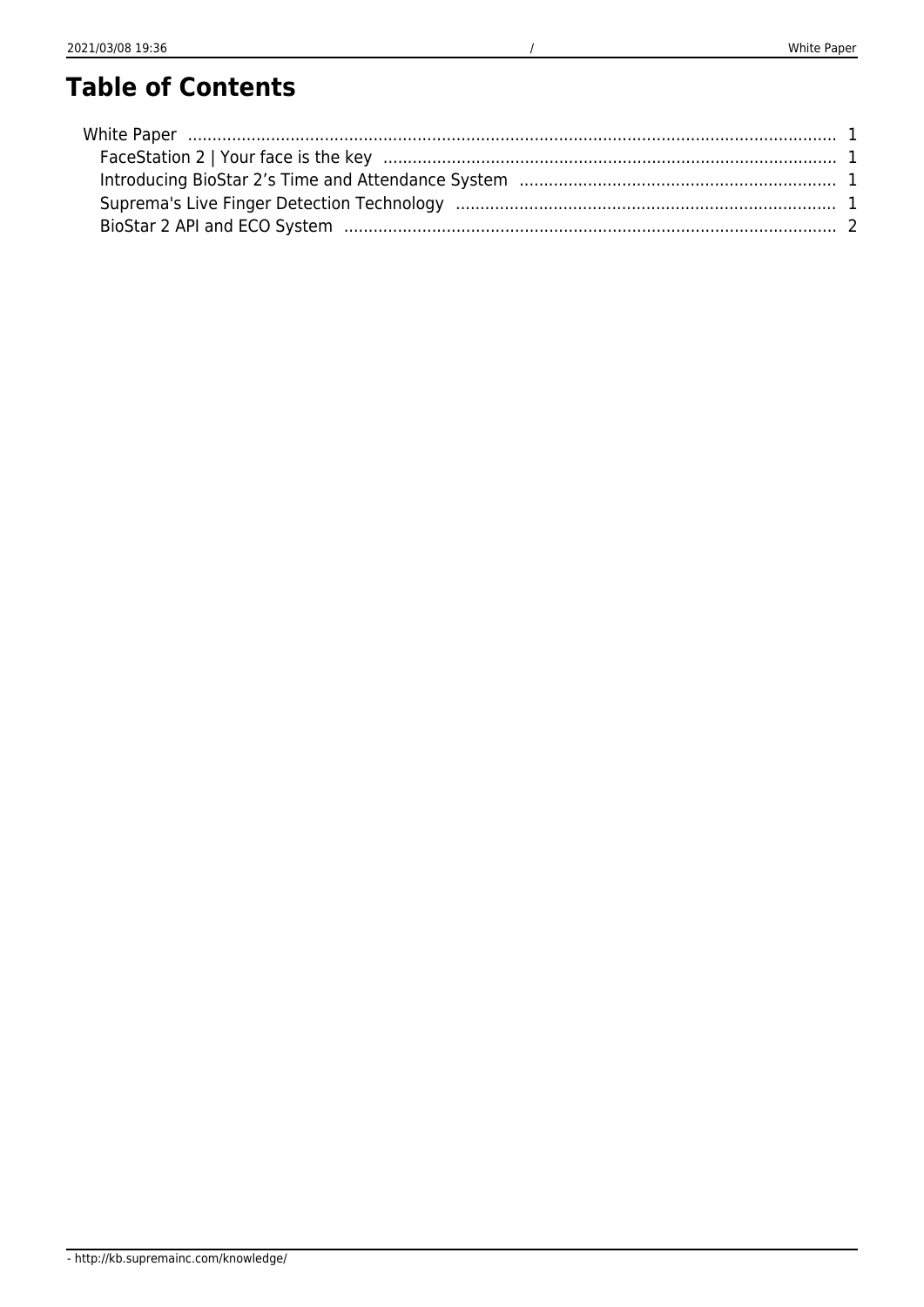## <span id="page-1-0"></span>**White Paper**

## <span id="page-1-1"></span>**FaceStation 2 | Your face is the key**

Face is one of the easiest way to distinguish a person from another. Face recognition terminals use face as a credential, which is the most similar way for a human to recognize a person. Due to this nature of the face recognition technology, people feel comfortable to perform the face authentication. Fingerprint recognition devices, which are the most commonly used for biometric authentication, are equipped with an optical sensor. As the face recognition utilizes cameras to identify a person, it does not require an optical sensor. FaceStation 2 is an access control and time and attendance terminal, featuring better user experience with Android 5.0 Lollipop and Suprema's latest algorithm, hardware and software. A wide range of functions and enhanced performance will provide users with a whole new different non-contact biometric authentication experience.

#### [READ MORE](http://kb.supremainc.com/knowledge/doku.php?id=en:tc_whitepaper_introducing_facestation2)

## <span id="page-1-2"></span>**Introducing BioStar 2's Time and Attendance System**

BioStar 2's time and attendance management system consists elements of Pay Code, Shift, Schedule, Schedule Template, and Overtime Rule. The Time Card and Report features can be used to edit or print out individual time and attendance records as reports.

Structure-wise, BioStar 2 T&A and BioStar 1 T&A may look similar. However, BioStar 2 T&A simplified the complicated configuration of BioStar 1 T&A and increased the flexibility of the functions to allow diverse configurations.

#### [READ MORE](http://kb.supremainc.com/knowledge/doku.php?id=en:tc_whitepaper_introducing_biostar2_ta_system)

## <span id="page-1-3"></span>**Suprema's Live Finger Detection Technology**

Today, fingerprint is the most flexible and reliable method with higher recognition rate than any biometric technologies such as iris, facial, and vein recognitions. However, there's also a growing concern with regards to the usage of fake fingerprints. Since fingerprint residue can be easily captured from things that we touch in our daily lives, if we do not pay enough attention, somebody can capture and replicate your fingerprints and use them for malicious purposes.

#### [READ MORE](http://kb.supremainc.com/knowledge/doku.php?id=en:tc_whitepaper_suprema_live_finger_detection)